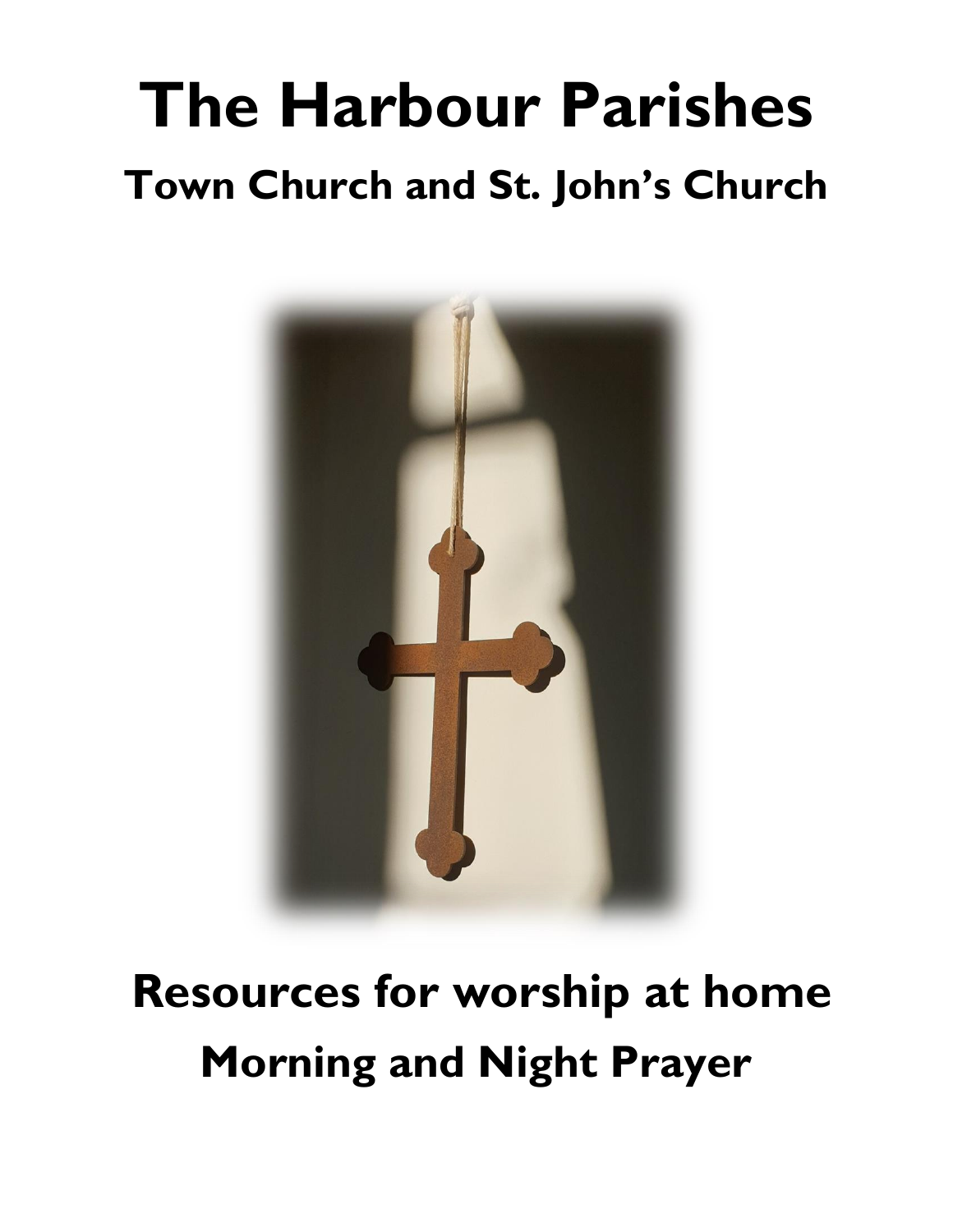#### **Worship at Home**

It is sad that we are not able to meet to worship at the moment. Although we are broadcasting some of our services online, we appreciate that many do not have access to the internet or have the appropriate device to do so. (If however you do have access to the internet and have not received details then please e mail or telephone Matthew, to be added to the list.)

We have put together the following simple booklet of Morning and Night Prayer so that, although, we are not together physically, we can be united with others in our prayer together and through our common faith in Jesus Christ, wherever we may be.

During these difficult times we do not want anybody to feel especially isolated and we wish to support you in whatever way we can.

Please do not hesitate to pick up the phone to either of us, if you are in need. Even if you would just like someone to talk to, we are happy to listen.

With our warmest regards and prayers

Matthew and Peter

#### **The Revd Matthew Barrett**

Tel: 720879 Mob: 07839 150173 revmatthewbarrett@gmail.com

**The Revd Peter Graysmith** Tel: 715641 Mob: 07781 169484 pgraysmith@elizabethcollege.gg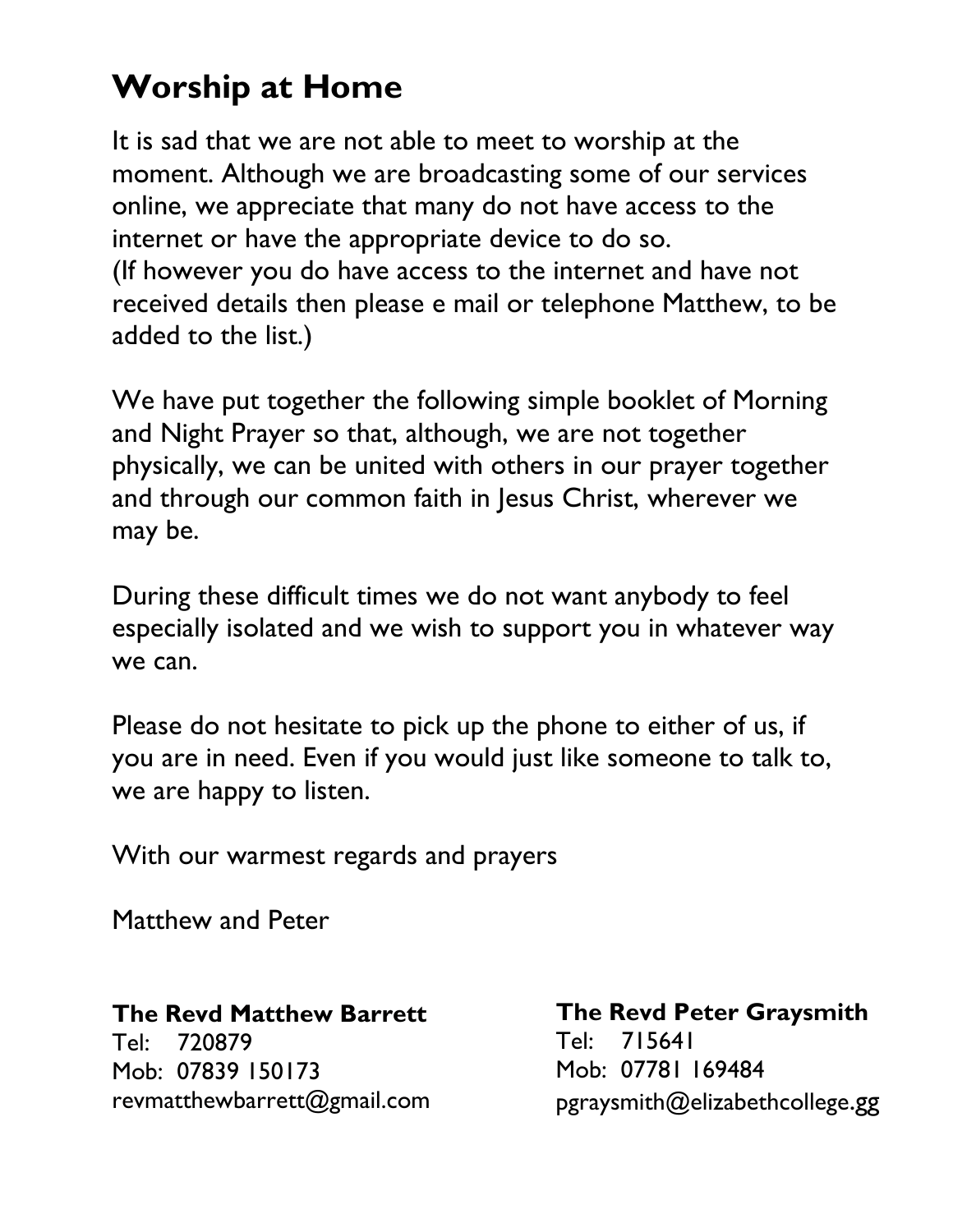## **Morning Prayer**

*You may wish to light a candle and have some reflective music playing in the background.*

The Lord is good, a strong refuge when trouble comes. God is close to those who trust in him.

*Nahum 1.7*

#### **Opening Sentences**

O Lord, open our lips and our mouth shall proclaim your praise.

The night has passed, and the day lies open before us; let us pray with one heart and mind.

*Pause for reflection as you offer the day to God.*

As we rejoice in the gift of this new day, so may the light of your presence, O God, set our hearts on fire with love for you; now and for ever. Amen.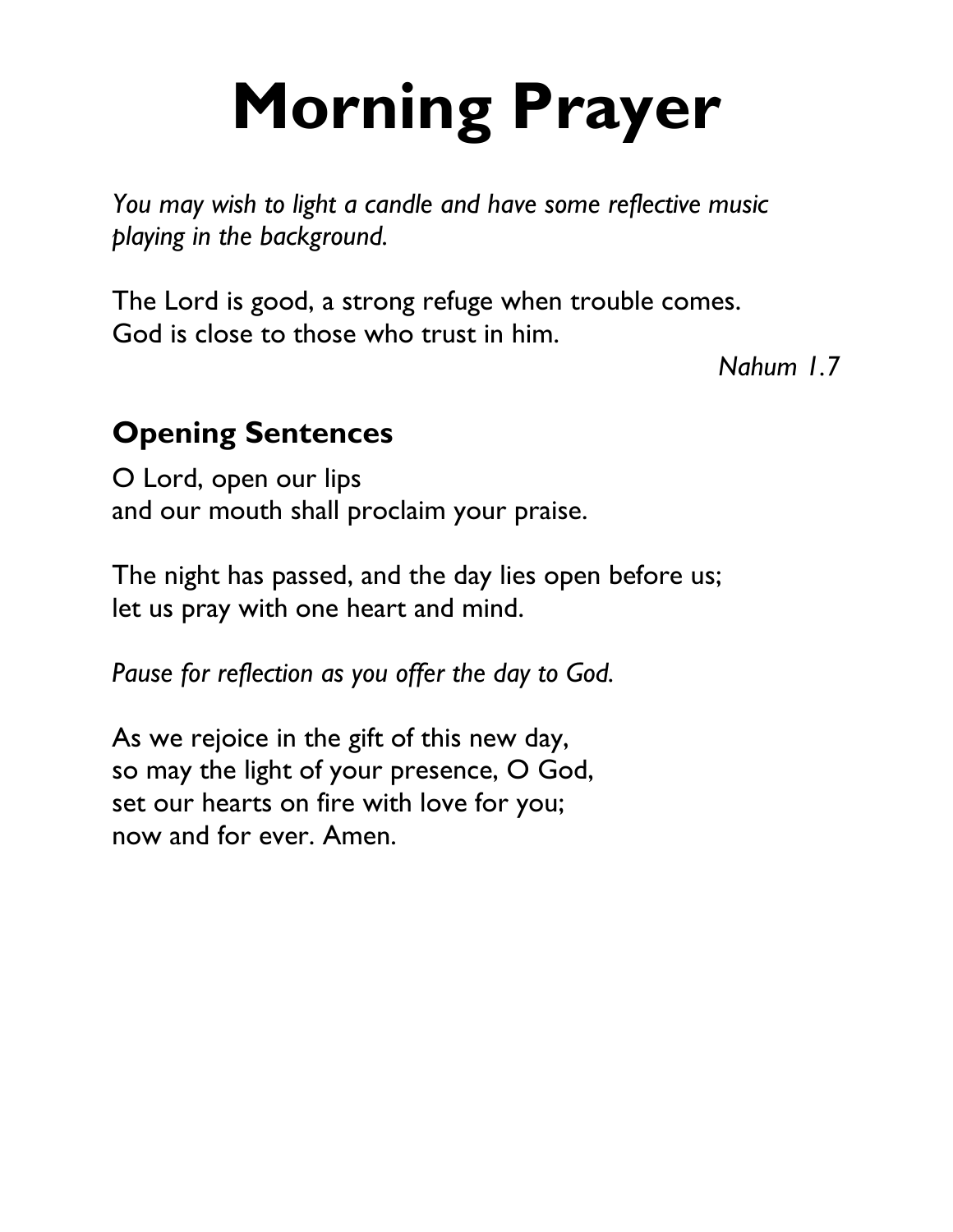#### **Bible Readings**

You may wish to say here one of the psalms given below, or another chosen psalm.

#### **Psalm 23**

1 The Lord is my shepherd; therefore can I lack nothing. 2 He makes me lie down in green pastures and leads me beside still waters. 3 He shall refresh my soul and guide me in the paths of righteousness for his name's sake. 4 Though I walk through the valley of the shadow of death, I will fear no evil; for you are with me; your rod and your staff, they comfort me. 5 You spread a table before me in the presence of those who trouble me; you have anointed my head with oil and my cup shall be full. 6 Surely goodness and loving mercy shall follow me all the days of my life, and I will dwell in the house of the Lord for ever. Glory to the Father and to the Son and to the Holy Spirit;

as it was in the beginning is now

and shall be for ever. Amen.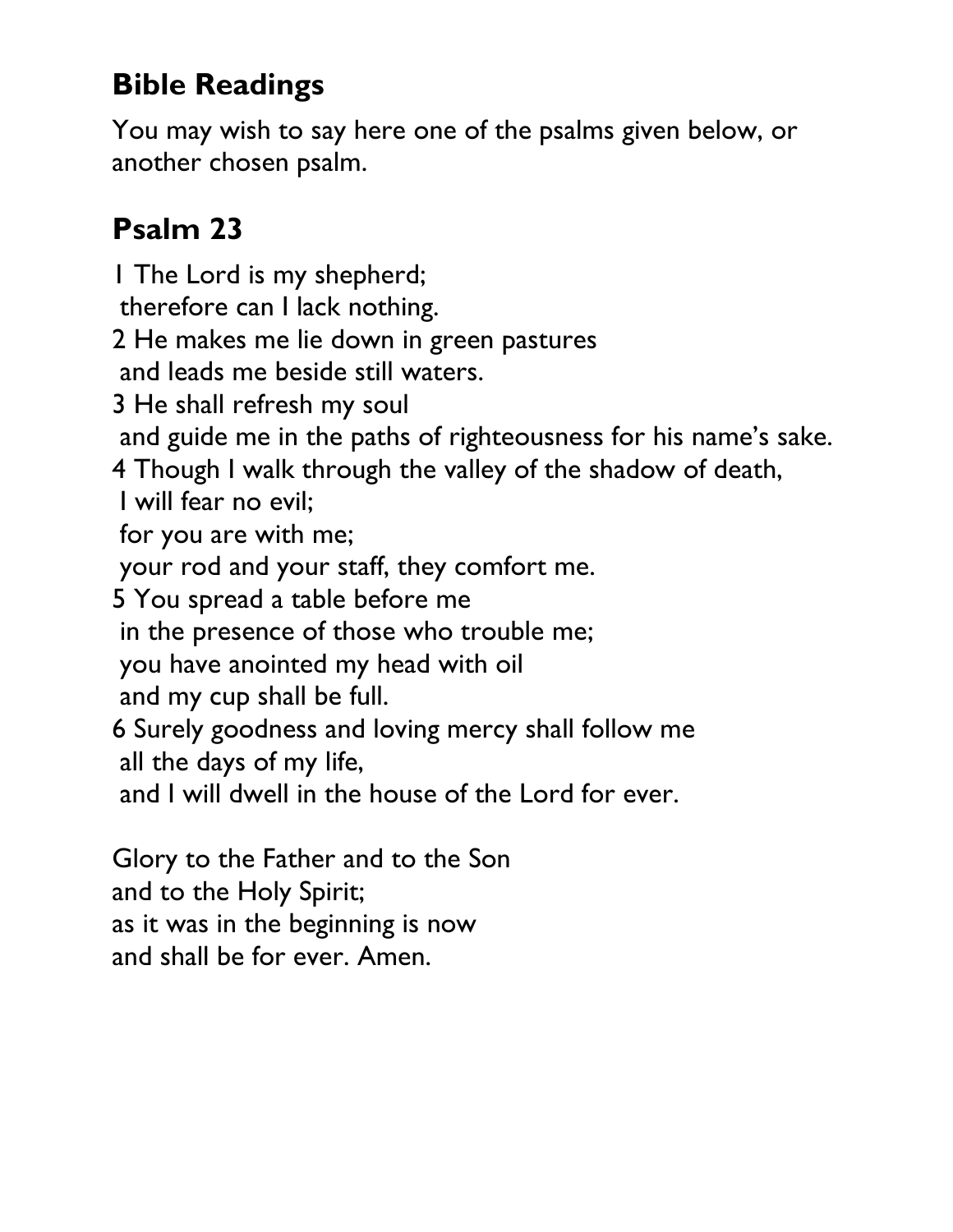#### **Psalm 16**

- 1 Protect me, O God, for in you I take refuge.
- 2 I say to the Lord, 'You are my Lord; I have no good apart from you.'
- 3 As for the holy ones in the land, they are the noble, in whom is all my delight.
- 4 Those who choose another god multiply their sorrows; their drink-offerings of blood I will not pour out or take their names upon my lips.
- 5 The Lord is my chosen portion and my cup; you hold my lot.
- 6 The boundary lines have fallen for me in pleasant places; I have a goodly heritage.
- 7 I bless the Lord who gives me counsel; in the night also my heart instructs me.
- 8 I keep the Lord always before me; because he is at my right hand, I shall not be moved.
- 9 Therefore my heart is glad, and my soul rejoices; my body also rests secure.
- 10 For you do not give me up to Sheol, or let your faithful one see the Pit.
- 11 You show me the path of life. In your presence there is fullness of joy; in your right hand are pleasures for evermore.

Glory to the Father and to the Son and to the Holy Spirit; as it was in the beginning is now and shall be for ever. Amen.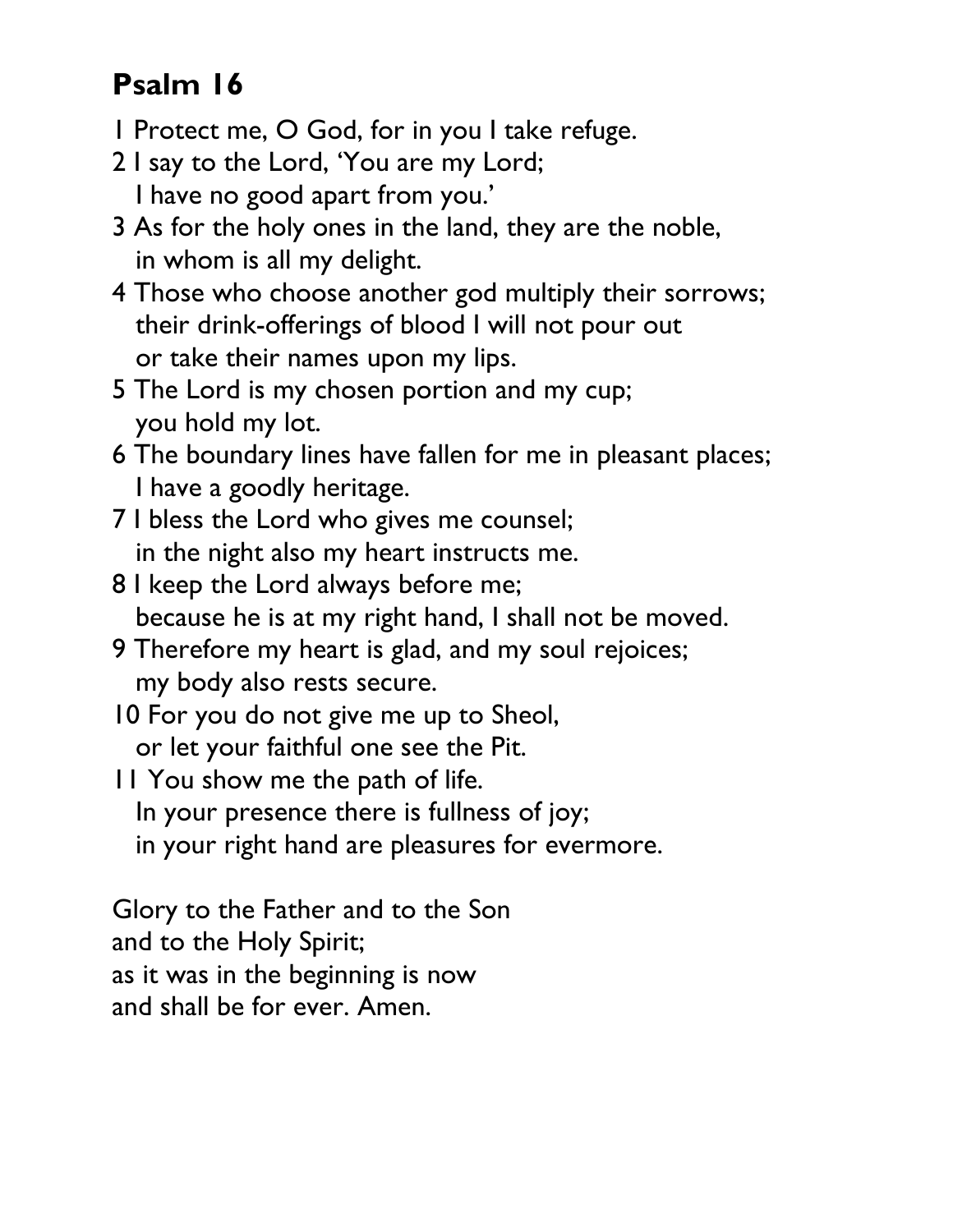#### **Psalm 139**

- 1 O Lord, you have searched me and known me.
- 2 You know when I sit down and when I rise up; you discern my thoughts from far away.
- 3 You search out my path and my lying down, and are acquainted with all my ways.
- 4 Even before a word is on my tongue, O Lord, you know it completely.
- 5 You hem me in, behind and before, and lay your hand upon me.
- 6 Such knowledge is too wonderful for me; it is so high that I cannot attain it.
- 7 Where can I go from your spirit? Or where can I flee from your presence?
- 8 If I ascend to heaven, you are there; if I make my bed in Sheol, you are there.
- 9 If I take the wings of the morning and settle at the farthest limits of the sea,
- 10 even there your hand shall lead me, and your right hand shall hold me fast.
- 11 If I say, 'Surely the darkness shall cover me, and the light around me become night',
- 12 even the darkness is not dark to you; the night is as bright as the day, for darkness is as light to you.
- 13 For it was you who formed my inward parts; you knit me together in my mother's womb.
- 14 I praise you, for I am fearfully and wonderfully made. Wonderful are your works;

that I know very well.

15 My frame was not hidden from you, when I was being made in secret,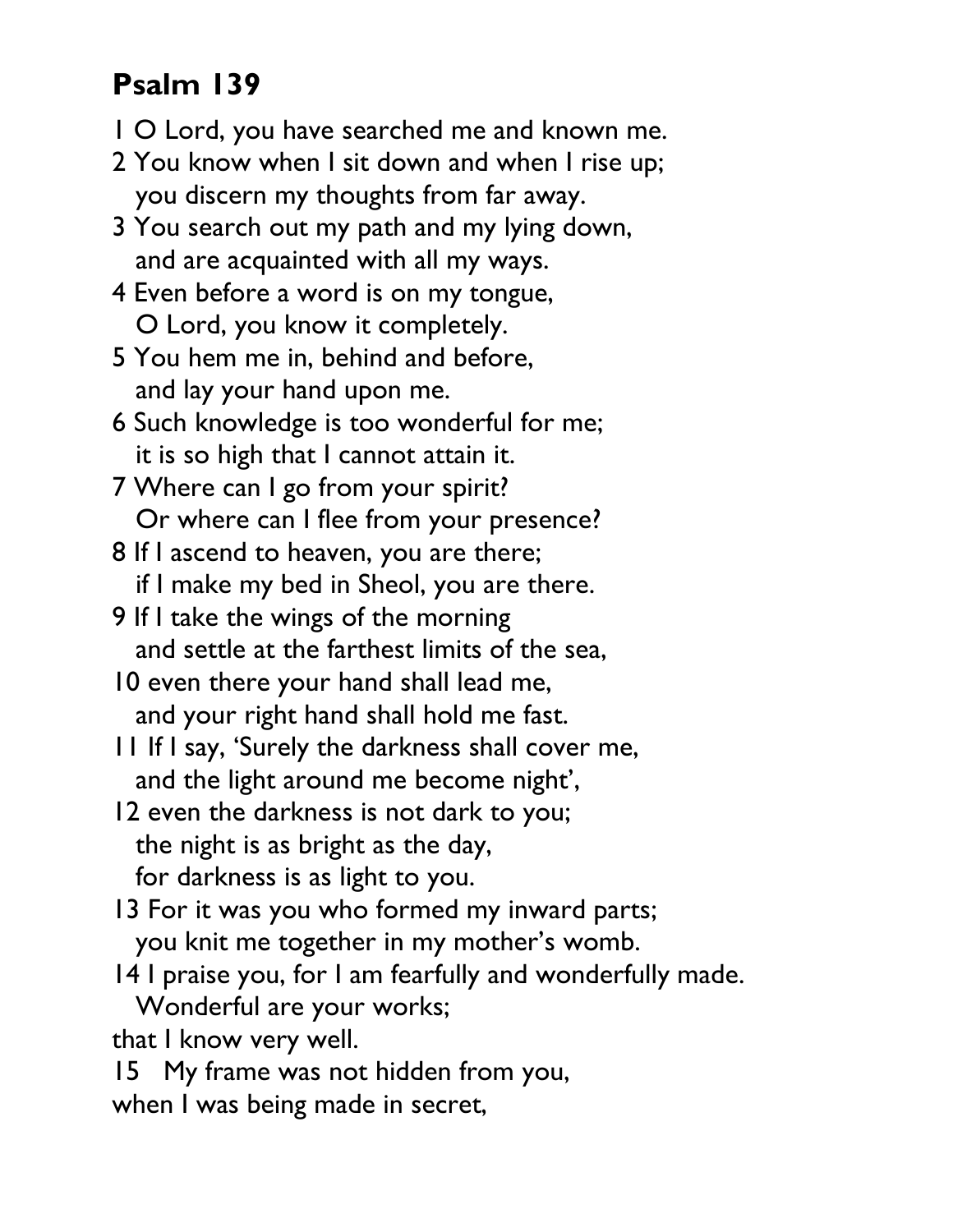intricately woven in the depths of the earth.

16 Your eyes beheld my unformed substance.

- In your book were written
	- all the days that were formed for me, when none of them as yet existed.
- 17 How weighty to me are your thoughts, O God! How vast is the sum of them!
- 18 I try to count them—they are more than the sand; I come to the end—I am still with you.
- 19 O that you would kill the wicked, O God, and that the bloodthirsty would depart from me—
- 20 those who speak of you maliciously, and lift themselves up against you for evil!
- 21 Do I not hate those who hate you, O Lord? And do I not loathe those who rise up against you?
- 22 I hate them with perfect hatred; I count them my enemies.
- 23 Search me, O God, and know my heart; test me and know my thoughts.
- 24 See if there is any wicked way in me, and lead me in the way everlasting.

Glory to the Father and to the Son and to the Holy Spirit; as it was in the beginning is now and shall be for ever. Amen.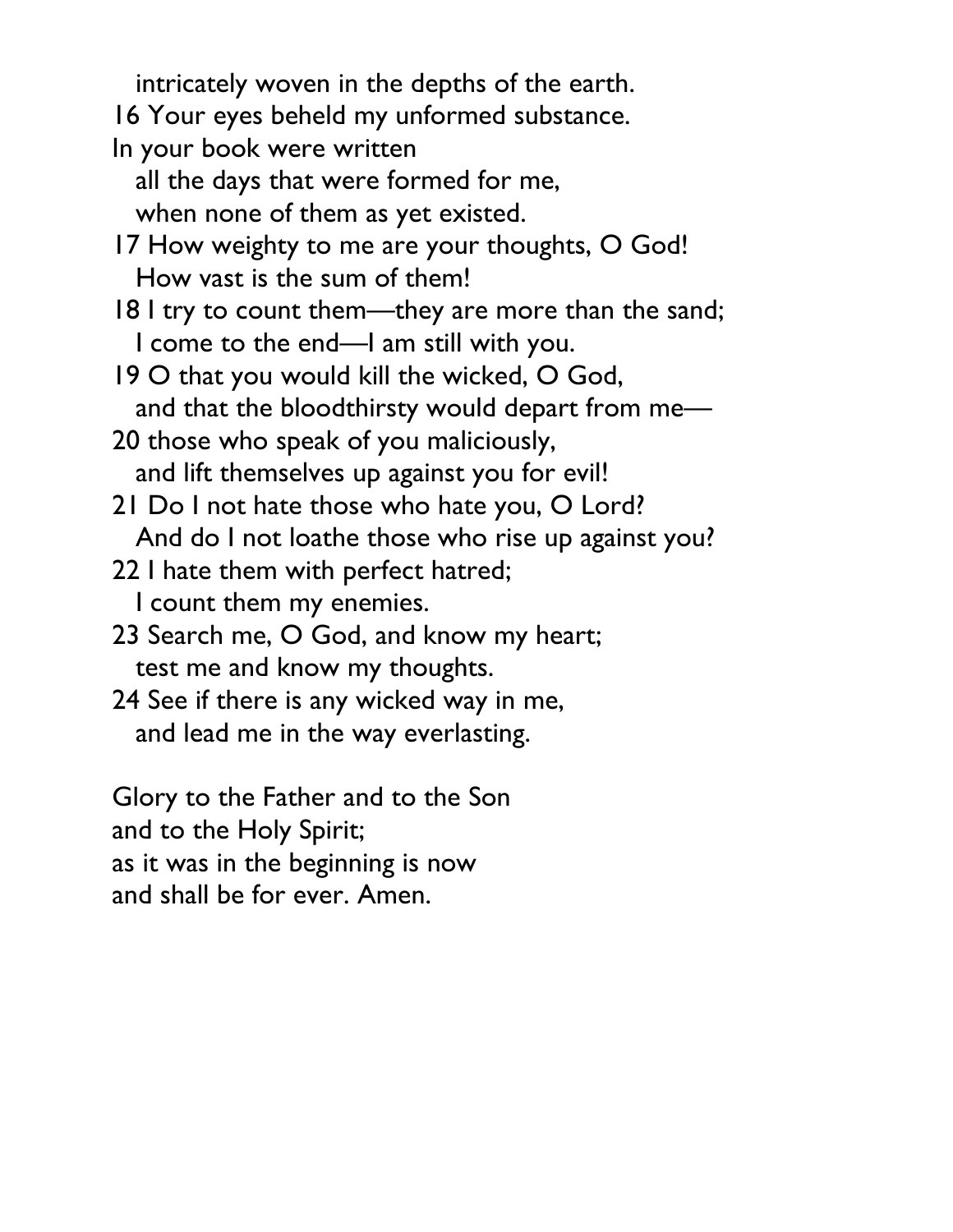#### **Bible Reading**

You may wish to use the weekly pattern of short readings given below, or choose a passage of your own.

#### **Sunday Morning**

But now thus says the Lord, he who created you, O Jacob, he who formed you, O Israel: Do not fear, for I have redeemed you; I have called you by name, you are mine. When you pass through the waters, I will be with you; and through the rivers, they shall not overwhelm you; when you walk through fire you shall not be burned, and the flame shall not consume you. For I am the Lord your God, the Holy One of Israel, your Saviour.

*Isaiah 43.1-3a*

#### **Monday Morning**

'Do not let your hearts be troubled. Believe in God, believe also in me. In my Father's house there are many dwellingplaces. If it were not so, would I have told you that I go to prepare a place for you? And if I go and prepare a place for you, I will come again and will take you to myself, so that where I am, there you may be also. And you know the way to the place where I am going.' Thomas said to him,

'Lord, we do not know where you are going. How can we know the way?' Jesus said to him, 'I am the way, and the truth, and the life. No one comes to the Father except through me.

*John 14.1-6*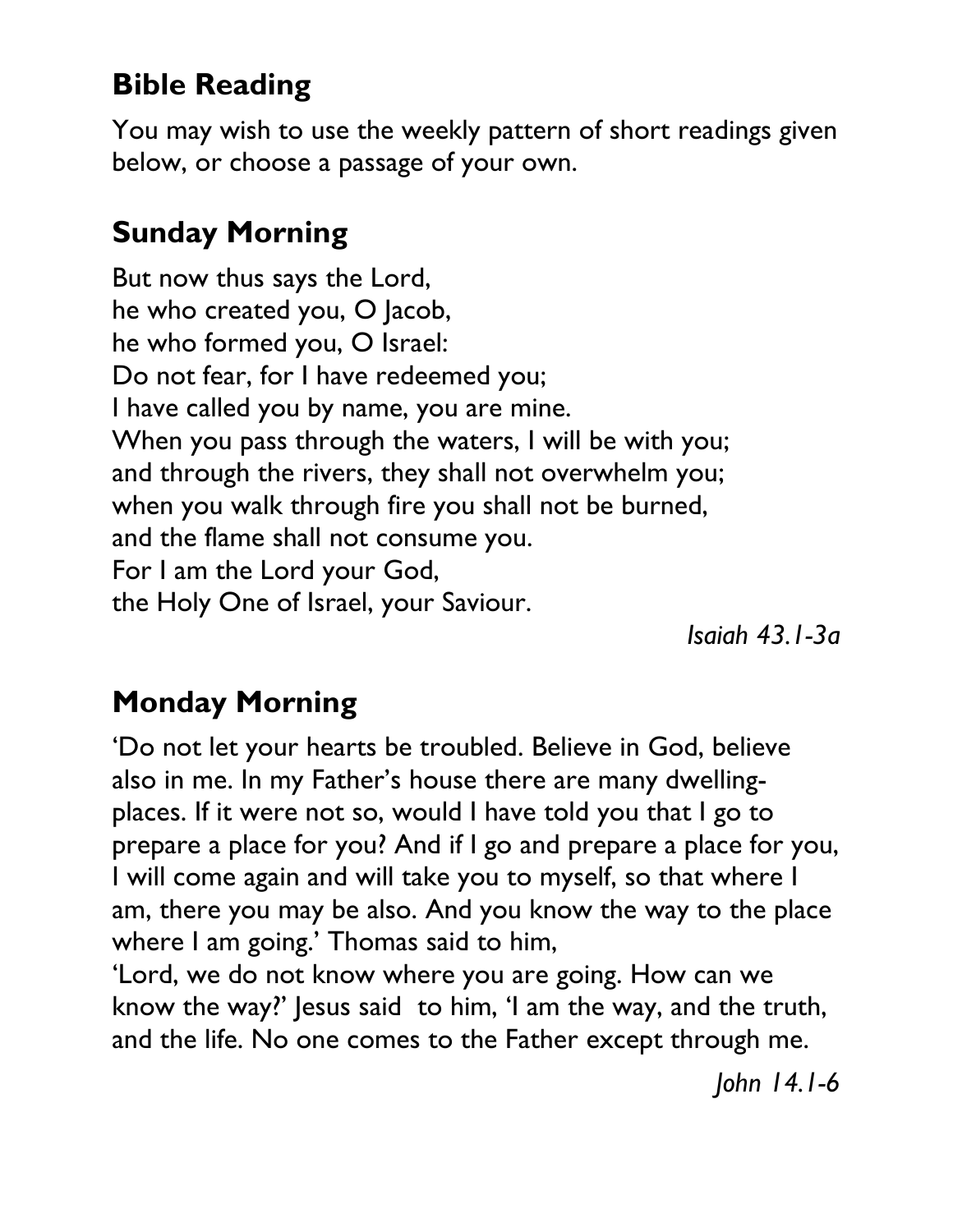#### **Tuesday Morning**

Finally, beloved, whatever is true, whatever is honourable, whatever is just, whatever is pure, whatever is pleasing, whatever is commendable, if there is any excellence and if there is anything worthy of praise, think about these things. Keep on doing the things that you have learned and received and heard and seen in me, and the God of peace will be with you.

*Philippians 4.8-9*

#### **Wednesday Morning**

Let the word of Christ dwell in you richly; teach and admonish one another in all wisdom; and with gratitude in your hearts sing psalms, hymns, and spiritual songs to God. And whatever you do, in word or deed, do everything in the name of the Lord Jesus, giving thanks to God the Father through him.

*Colossians 3.16,17*

#### **Thursday Morning**

You are no longer strangers and aliens, but you are citizens with the saints and also members of the household of God, built upon the foundation of the apostles and prophets, with Christ Jesus himself as the cornerstone. In him the whole structure is joined together and grows into a holy temple in the Lord; in whom you also are built together spiritually into a dwelling-place for God.

*Ephesians 2.19-22*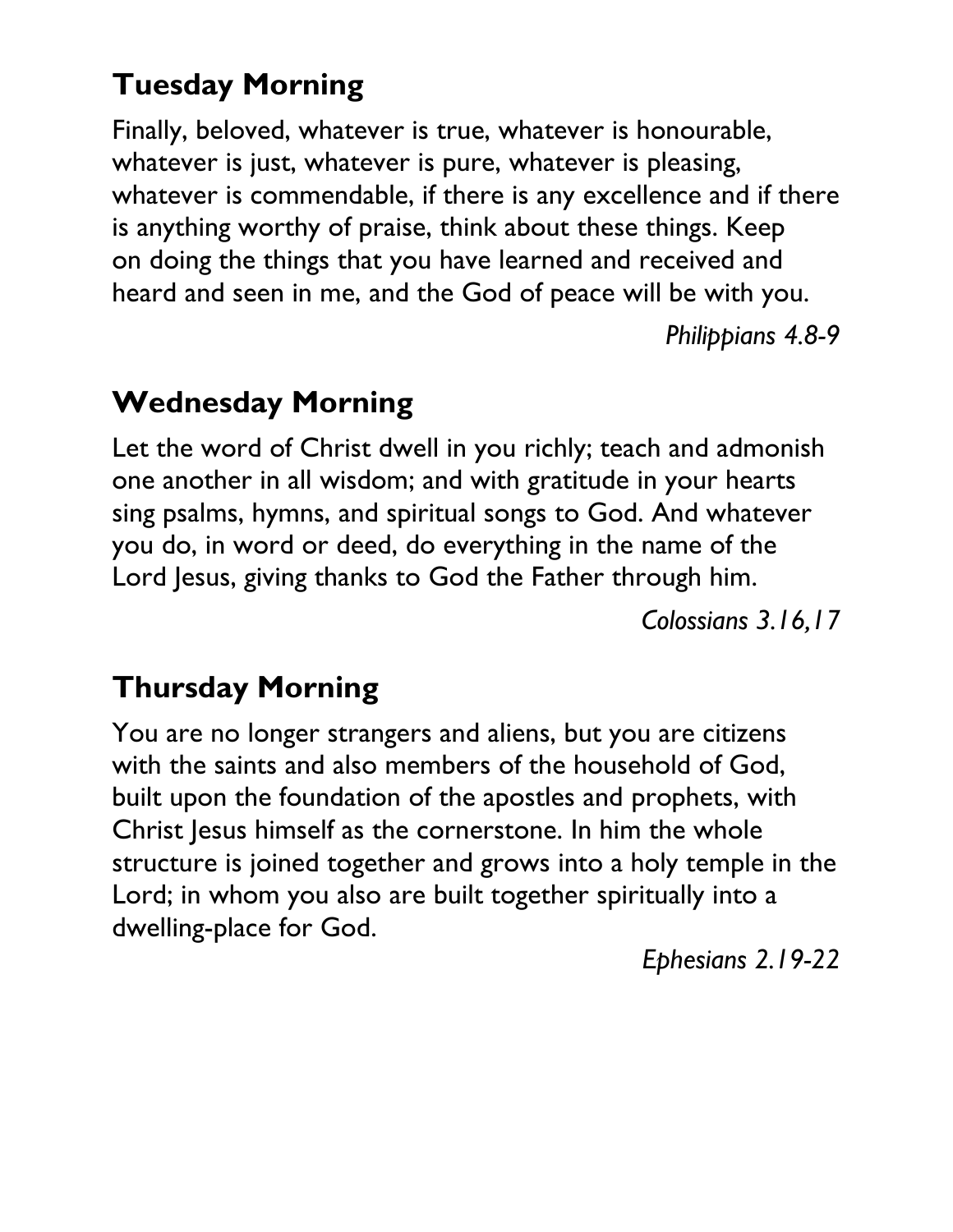#### **Friday Morning**

Let love be genuine; hate what is evil, hold fast to what is good; love one another with mutual affection; outdo one another in showing honour. Do not lag in zeal, be ardent in spirit, serve the Lord. Rejoice in hope, be patient in suffering, persevere in prayer.

*Romans 19.9-12*

#### **Saturday Morning**

He said to his disciples, 'Therefore I tell you, do not worry about your life, what you will eat, or about your body, what you will wear. For life is more than food, and the body more than clothing. Consider the ravens: they neither sow nor reap, they have neither storehouse nor barn, and yet God feeds them. Of how much more value are you than the birds! And can any of you by worrying add a single hour to your span of life? If then you are not able to do so small a thing as that, why do you worry about the rest? Consider the lilies, how they grow: they neither toil nor spin; yet I tell you, even Solomon in all his glory was not clothed like one of these.

But if God so clothes the grass of the field, which is alive today and tomorrow is thrown into the oven, how much more will he clothe you—you of little faith! And do not keep striving for what you are to eat and what you are to drink, and do not keep worrying. For it is the nations of the world that strive after all these things, and your Father knows that you need them. Instead, strive for his kingdom, and these things will be given to you as well.

*Luke 12.22-31*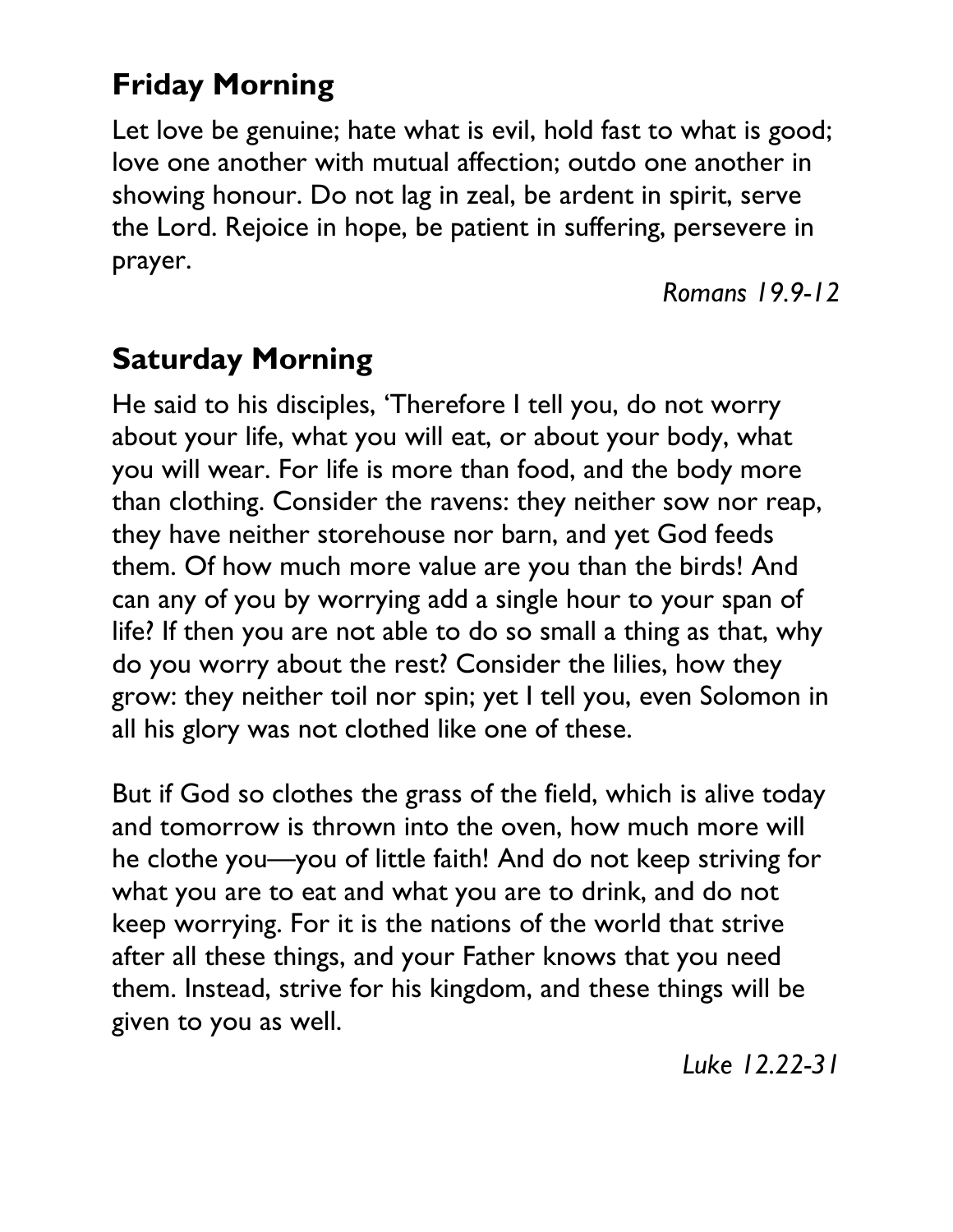#### **Prayers**

Almighty and everlasting God, we thank you that you have brought us safely to the beginning of this day. Keep us from falling into sin or running into danger; order us in all our doings and guide us to do always what is righteous in your sight; through Jesus Christ our Lord. Amen.

Keep us, good Lord, under the shadow of your mercy in this time of uncertainty and distress. Sustain and support the anxious and fearful, and lift up all who are brought low; that we may rejoice in your comfort knowing that nothing can separate us from your love in Christ Jesus our Lord. Amen.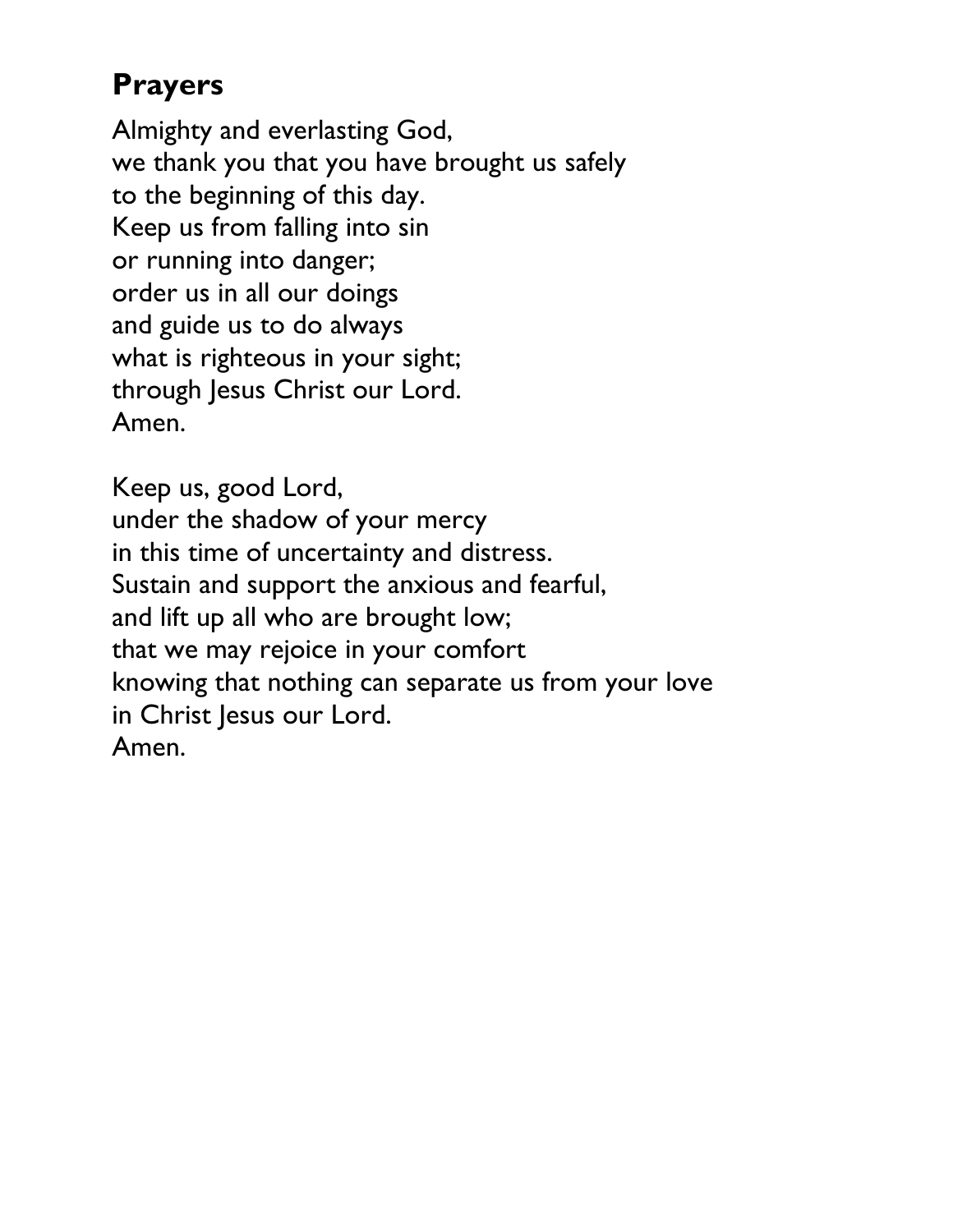#### **The Lord's Prayer**

Our Father, who art in heaven, hallowed be thy name; thy kingdom come; thy will be done; on earth as it is in heaven. Give us this day our daily bread. And forgive us our trespasses, as we forgive those who trespass against us. And lead us not into temptation; but deliver us from evil. For thine is the kingdom, the power and the glory, for ever and ever. Amen.

#### **The Conclusion**

The Lord bless us, and preserve us from all evil, and keep us in eternal life. Amen.

Let us bless the Lord. Thanks be to God.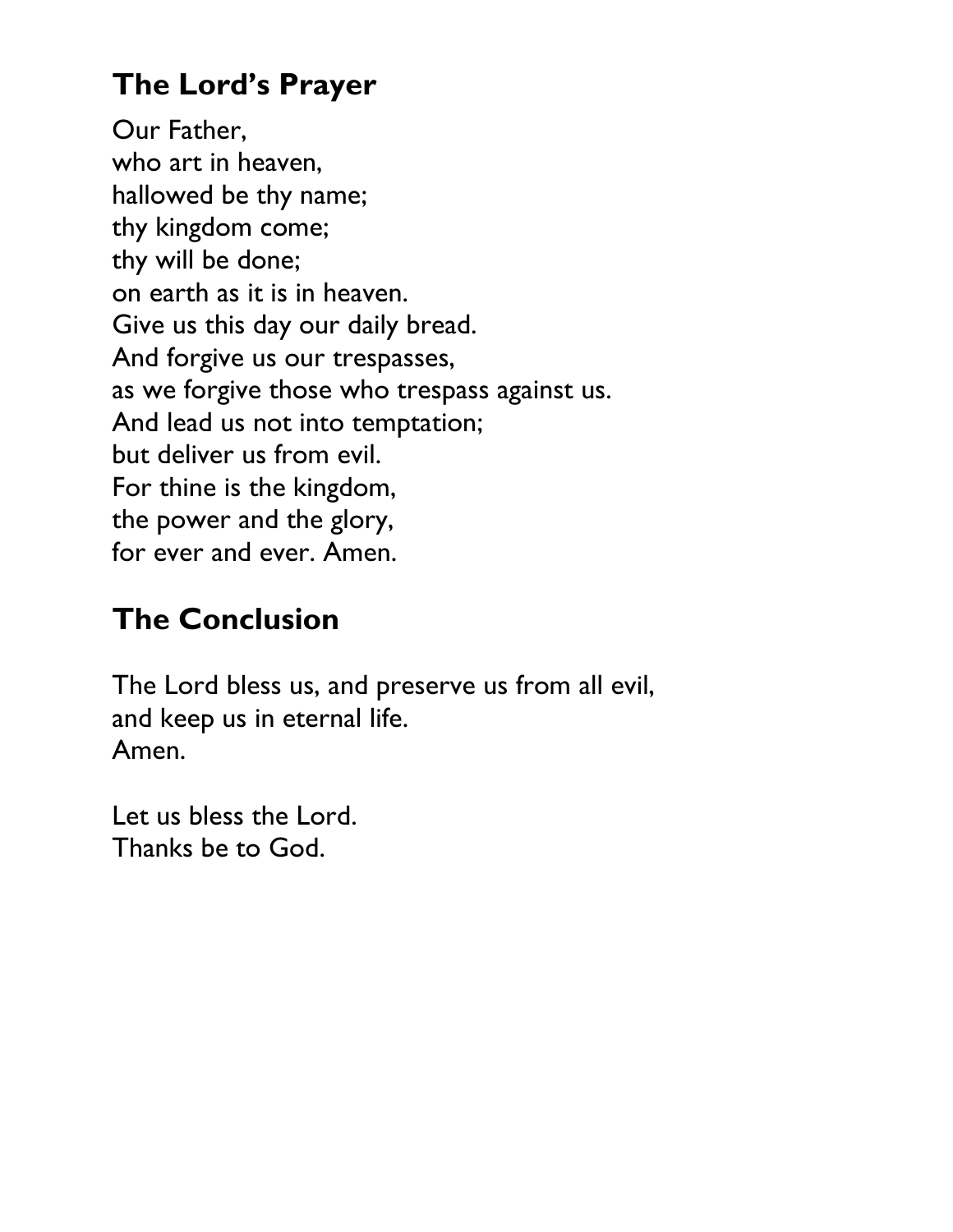# **Night Prayer**

*You may wish to light a candle and have some reflective music playing in the background.*

The eternal God is your refuge, and underneath are the everlasting arms.

*Deuteronomy 33.27*

#### **Opening Sentences**

The Lord almighty grant us a quiet night and a perfect end. Amen.

Our help is in the name of the Lord who made heaven and earth.

*Pause and reflect on the day that is past.*

Save us, O Lord, while waking, and guard us while sleeping, that awake we may watch with Christ and asleep may rest in peace.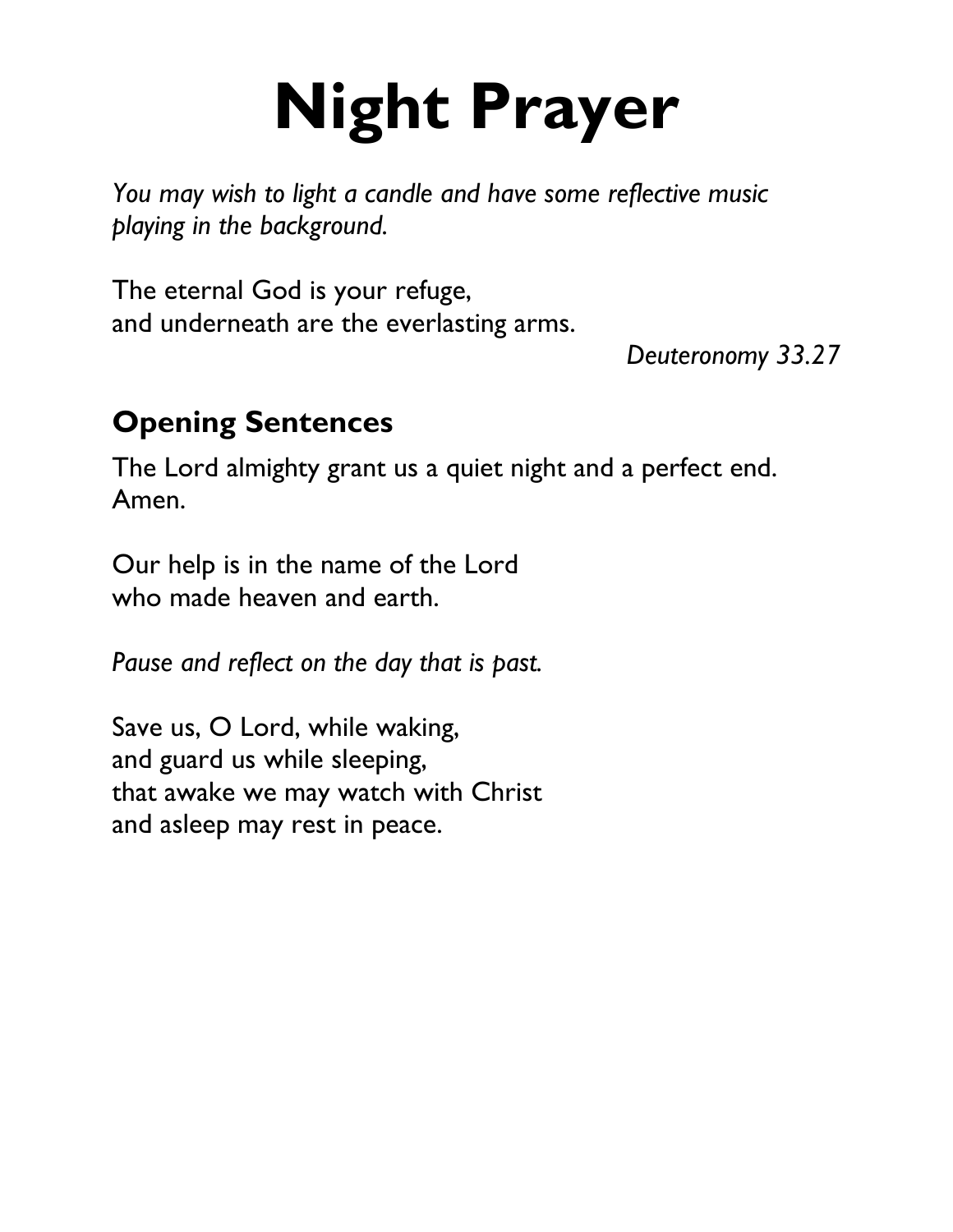#### **Bible Readings**

You may wish to say here either or both psalms given below, or another chosen psalm.

#### **Psalm 91**

1 Whoever dwells in the shelter of the Most High and abides under the shadow of the Almighty, 2 Shall say to the Lord, 'My refuge and my stronghold, my God, in whom I put my trust.' 3 For he shall deliver you from the snare of the fowler and from the deadly pestilence. 4 He shall cover you with his wings and you shall be safe under his feathers; his faithfulness shall be your shield and buckler. 5 You shall not be afraid of any terror by night, nor of the arrow that flies by day; 6 Of the pestilence that stalks in darkness, nor of the sickness that destroys at noonday. 7 Though a thousand fall at your side and ten thousand at your right hand, yet it shall not come near you. 8 Your eyes have only to behold to see the reward of the wicked. 9 Because you have made the Lord your refuge and the Most High your stronghold, 10 There shall no evil happen to you, neither shall any plague come near your tent. 11 For he shall give his angels charge over you, to keep you in all your ways. 12 They shall bear you in their hands, lest you dash your foot against a stone.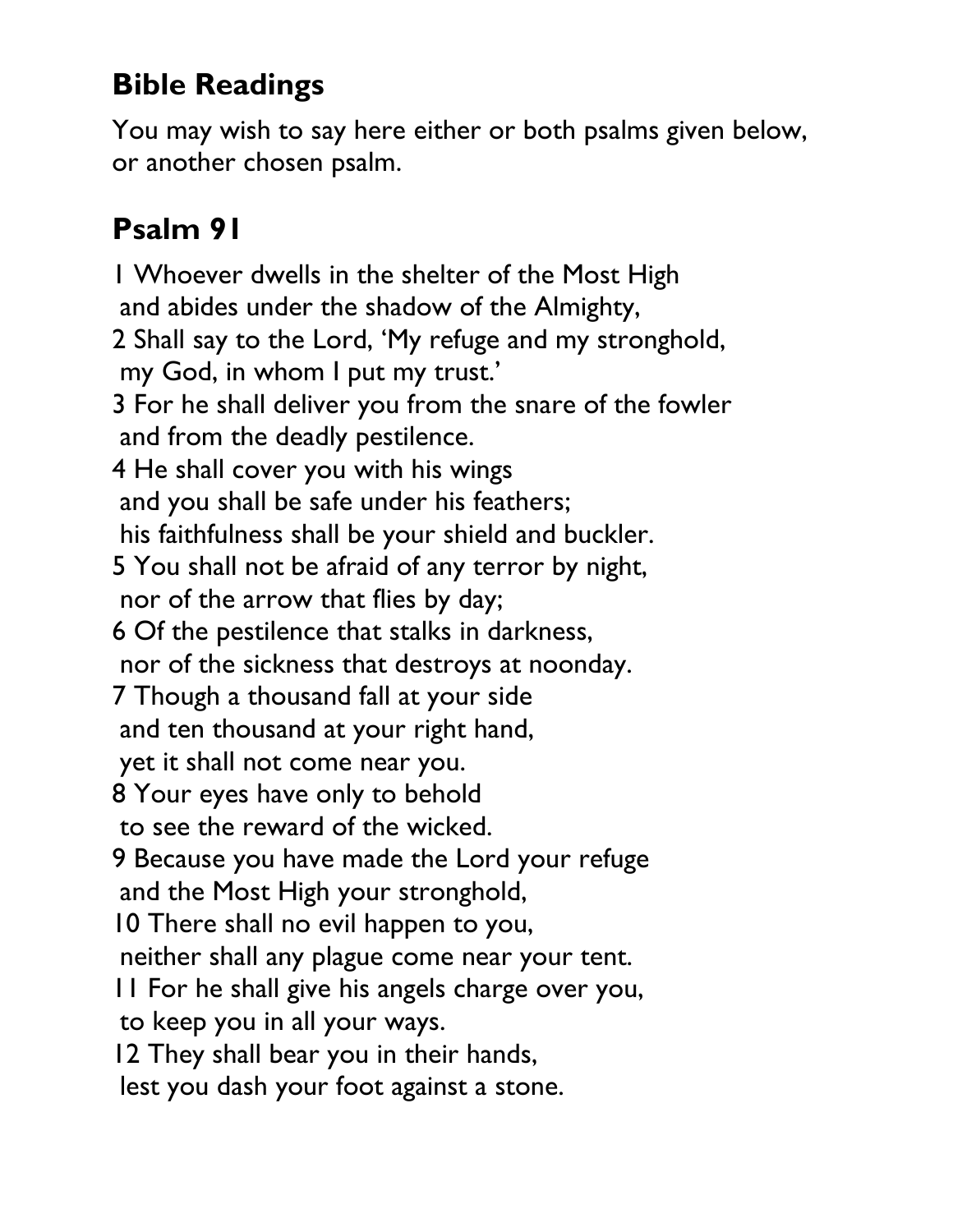13 You shall tread upon the lion and adder; the young lion and the serpent you shall trample underfoot. 14 Because they have set their love upon me, therefore will I deliver them; I will lift them up, because they know my name. 15 They will call upon me and I will answer them; I am with them in trouble, I will deliver them and bring them to honour. 16 With long life will I satisfy them and show them my salvation.

Glory to the Father and to the Son and to the Holy Spirit; as it was in the beginning is now and shall be for ever. Amen.

#### **Psalm 27**

1 The Lord is my light and my salvation; whom shall I fear? The Lord is the stronghold of my life; of whom shall I be afraid? 2 When evildoers assail me to devour my flesh my adversaries and foes—they shall stumble and fall. 3 Though an army encamp against me, my heart shall not fear; though war rise up against me, yet I will be confident. 4 One thing I asked of the Lord, that will I seek after: to live in the house of the Lord all the days of my life, to behold the beauty of the Lord, and to inquire in his temple. 5 For he will hide me in his shelter in the day of trouble; he will conceal me under the cover of his tent; he will set me high on a rock.

6 Now my head is lifted up above my enemies all around me, and I will offer in his tent sacrifices with shouts of joy;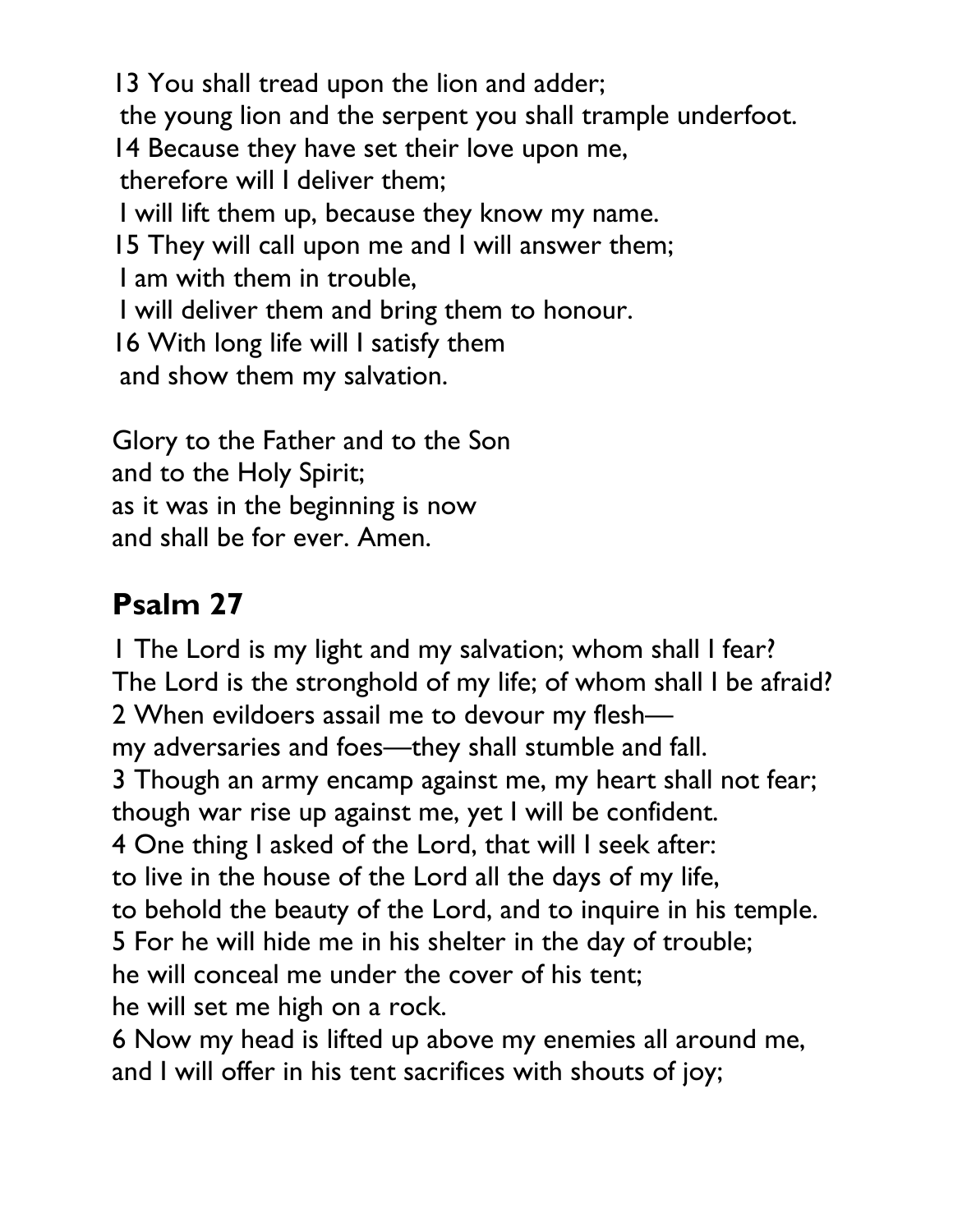I will sing and make melody to the Lord.

7 Hear, O Lord, when I cry aloud, be gracious to me and answer me!

8 'Come,' my heart says, 'seek his face!'

Your face, Lord, do I seek.

9 Do not hide your face from me.

Do not turn your servant away in anger,

you who have been my help.

Do not cast me off, do not forsake me, O God of my salvation!

10 If my father and mother forsake me, the Lord will take me up.

11 Teach me your way, O Lord, and lead me on a level path because of my enemies.

12 Do not give me up to the will of my adversaries, for false witnesses have risen against me, and they are breathing out violence.

13 I believe that I shall see the goodness of the Lord in the land of the living.

14 Wait for the Lord;

 be strong, and let your heart take courage; wait for the Lord!

Glory to the Father and to the Son and to the Holy Spirit; as it was in the beginning is now and shall be for ever. Amen.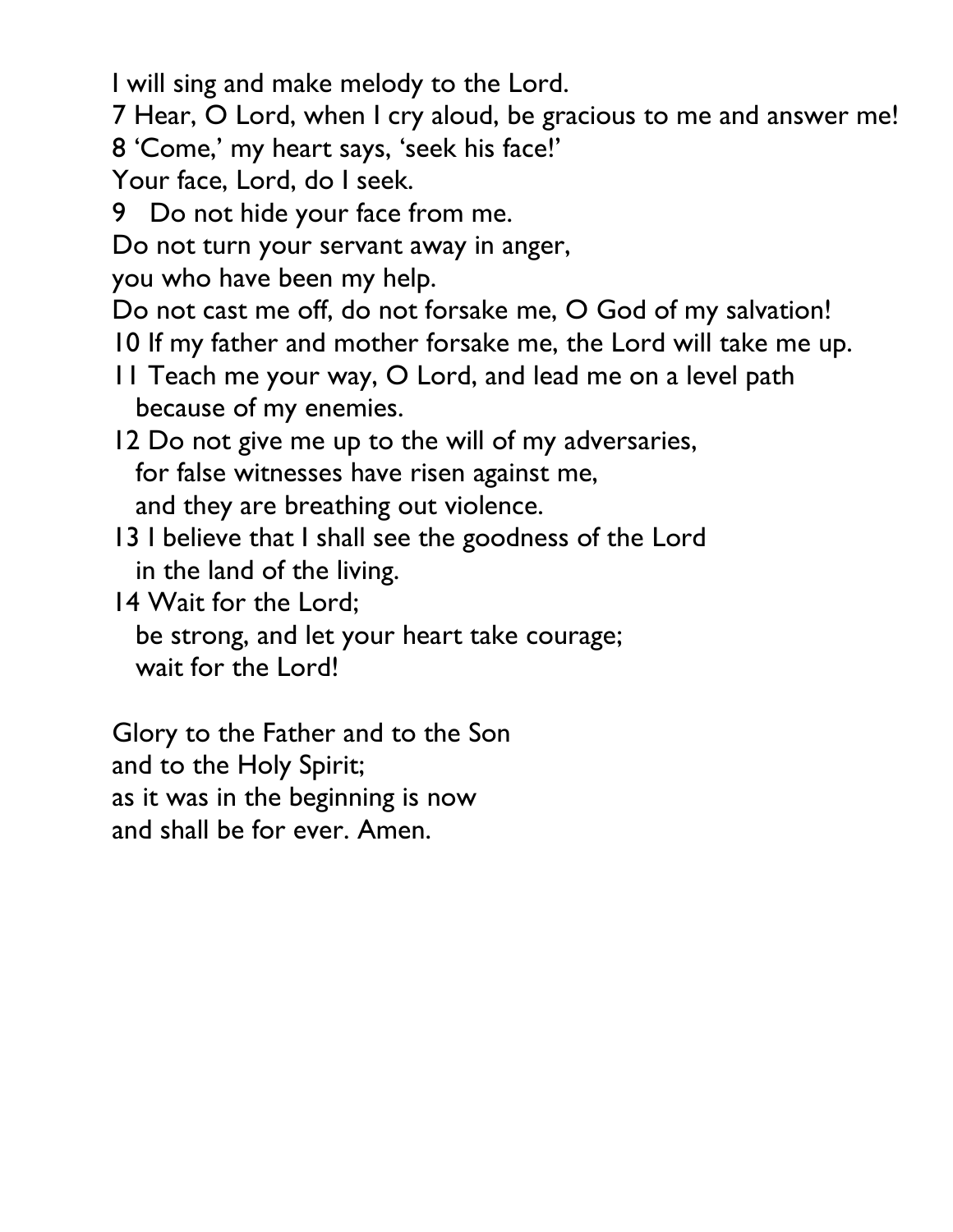#### **Bible Reading**

You may wish to use one of the following short readings or choose a passage of your own.

#### **Sunday Evening**

You, O Lord, are in the midst of us, and we are called by your name; leave us not, O Lord our God.

*Jeremiah 14.9*

#### **Monday Evening**

Thus said the Lord God, the Holy One of Israel: In returning and rest you shall be saved; in quietness and in trust shall be your strength.

*Isaiah 30.15*

#### **Tuesday Evening**

Jesus said, 'Come to me, all you that are weary and are carrying heavy burdens, and I will give you rest. Take my yoke upon you, and learn from me; for I am gentle and humble in heart, and you will find rest for your souls. For my yoke is easy, and my burden is light.

*Matthew 11.28-end*

#### **Wednesday Evening**

Humble yourselves under the mighty hand of God, so that he may exalt you in due time. Cast all your anxiety on him, because he cares for you.

*1 Peter 5.6,7*

#### **Thursday Evening**

Jesus said, 'I have said this to you, so that in me you may have peace. In the world you face persecution. But take courage; I have conquered the world!'

*John 16.33*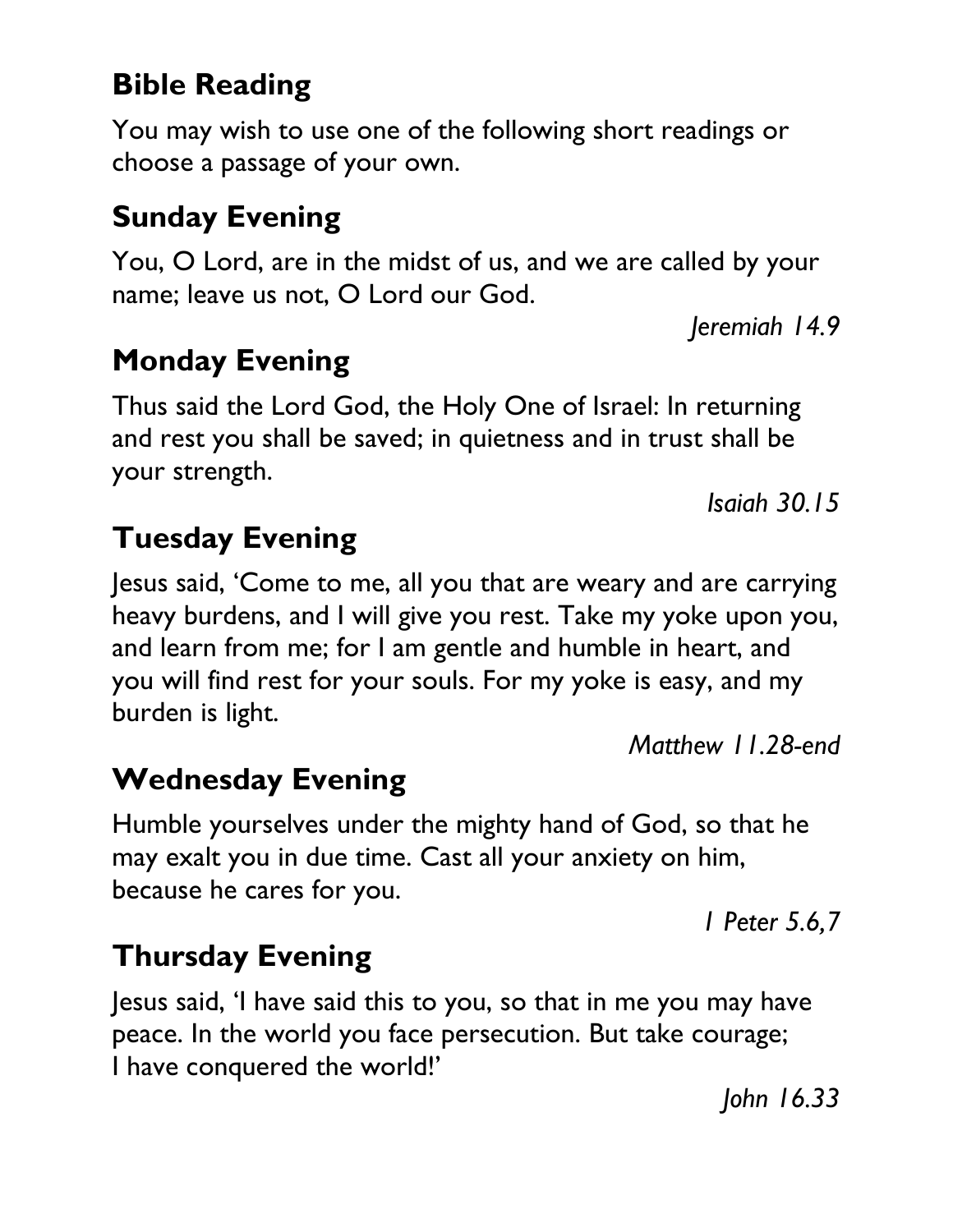#### **Friday Evening**

God has destined us not for wrath but for obtaining salvation through our Lord Jesus Christ, who died for us, so that whether we are awake or asleep we may live with him.

*1 Thessalonians 5.9,10*

#### **Saturday Evening**

Jesus said, 'I am the light of the world. Whoever follows me will never walk in darkness but will have the light of life.'

*John 8.12*

#### **Prayers**

Merciful God, we entrust to your unfailing and tender care this night those who are ill or in pain, knowing that whenever danger threatens your everlasting arms are there to hold us safe. Comfort and heal them, and restore them to health and strength; through Jesus Christ our Lord. Amen.

Be present, O merciful God, and protect us through the silent hours of this night, so that we who are wearied by the changes and chances of this fleeting world, may rest upon your eternal changelessness; through Jesus Christ our Lord. Amen.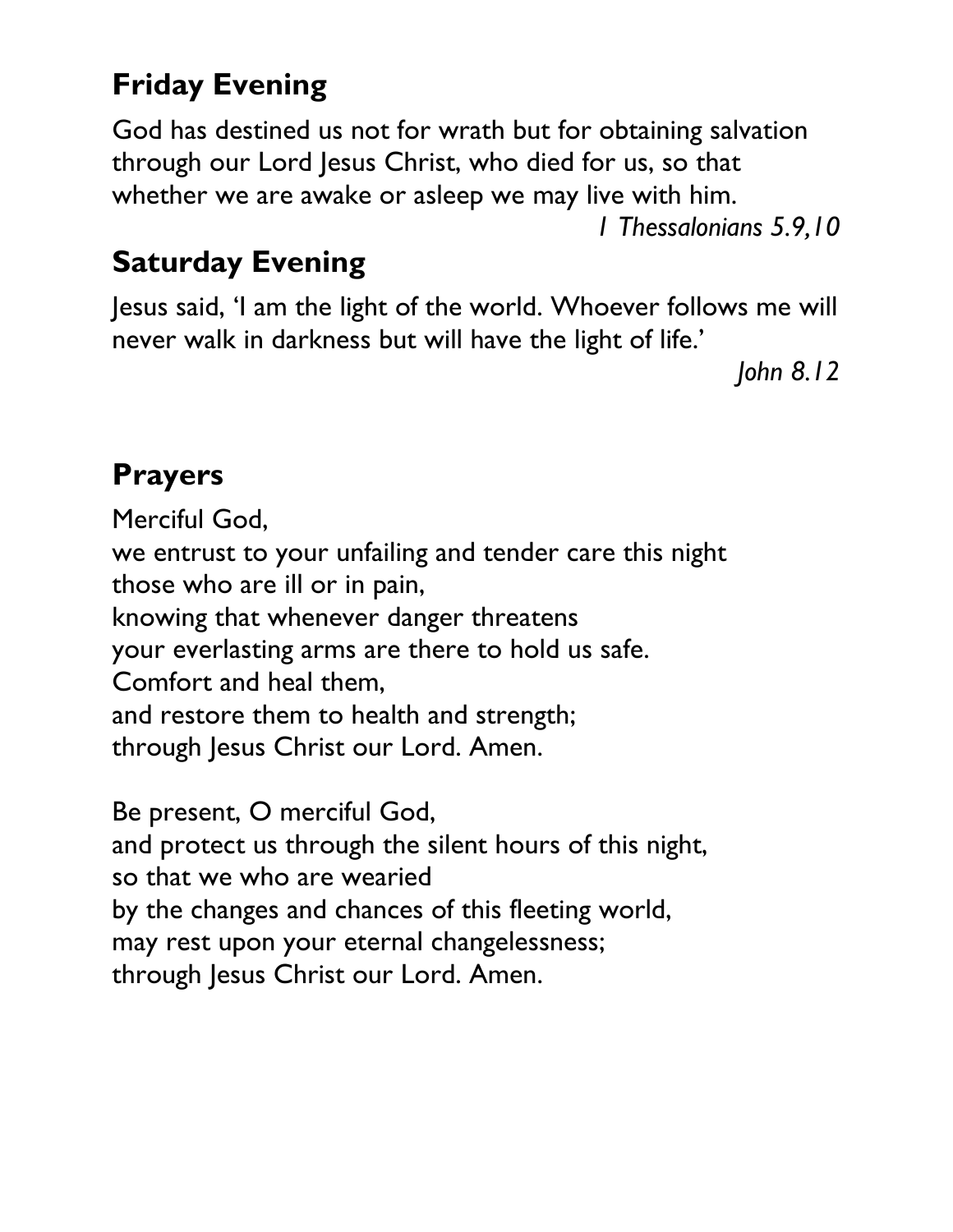Visit this place, O Lord, we pray, and drive far from it the snares of the enemy; may your holy angels dwell with us in peace, and may your blessing be always upon us; through Jesus Christ our Lord. Amen.

#### **The Lord's Prayer**

Our Father, who art in heaven, hallowed be thy name; thy kingdom come; thy will be done; on earth as it is in heaven. Give us this day our daily bread. And forgive us our trespasses, as we forgive those who trespass against us. And lead us not into temptation; but deliver us from evil. For thine is the kingdom, the power and the glory, for ever and ever. Amen.

#### **The Conclusion**

In peace we will lie down and sleep; for you alone, Lord, make us dwell in safety.

The Lord bless us and watch over us; The Lord make his face to shine upon us and be gracious to us; The Lord look kindly upon us and give us peace. Amen.